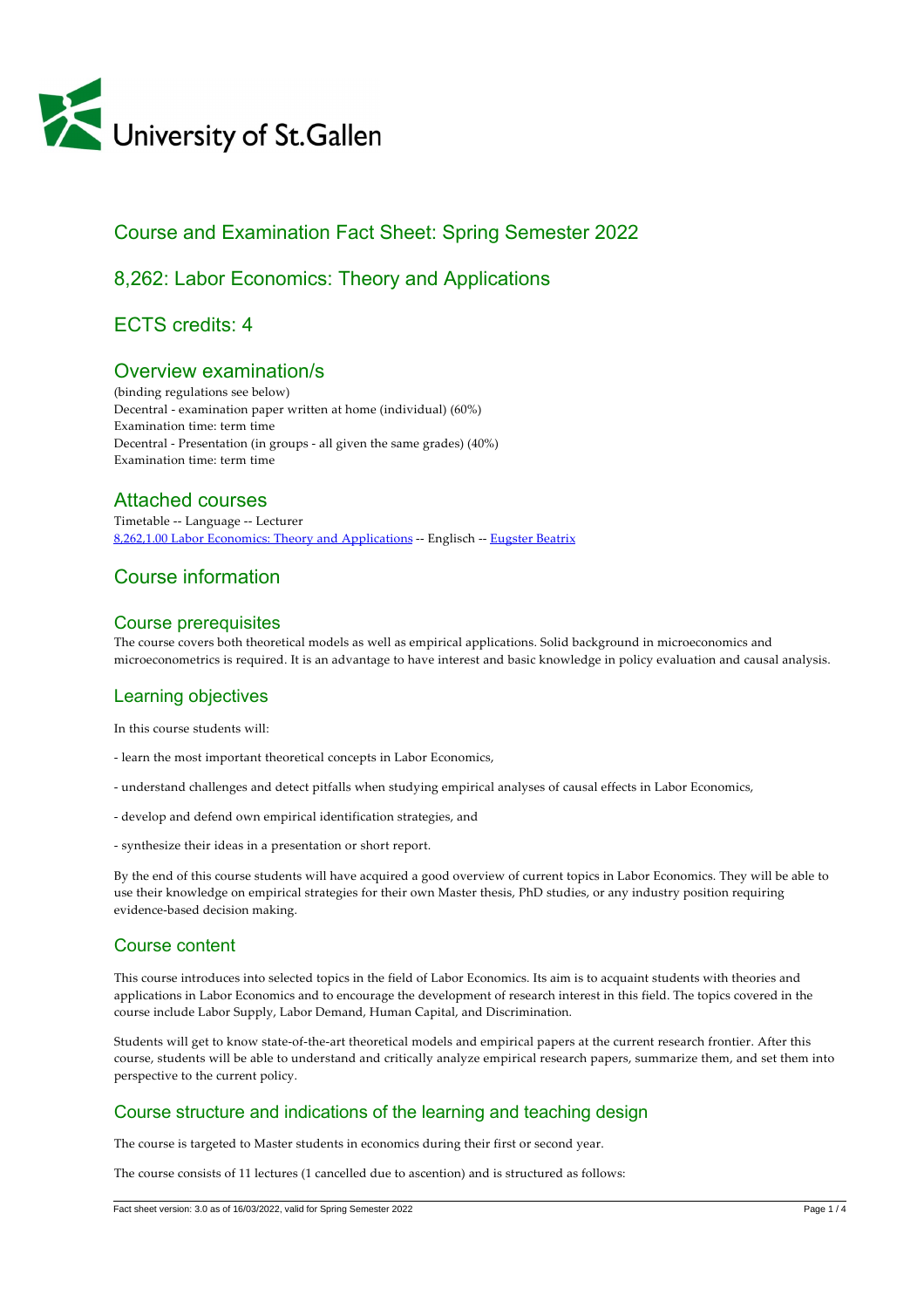

- ‑ Lecture 1: Introduction to Labor Economics (LE)
- ‑ Lecture 2: Self‑study (preparation of presentation), virtual office hours
- ‑ Lectures 3 / 5 / 7 / 9: Student presentations on theoretical concepts of LE (book chapters)
- ‑ Lectures 4 / 6 / 8 / 10: Discussion of empirical papers
- ‑ Lecture 11: Self‑study (writing of summary), virtual office hours

Independent study is expected as students will be required to:

- ‑ Prepare a presentation on a theoretical concept of LE
- ‑ Read empirical papers prior to lectures
- ‑ Write a summary of an empirical paper

#### Course literature

Course book: Cahuc, P., S. Carcillo, and A. Zylberberg: *Labor Economics 2nd edition,* MIT Press 2014

Empirical Methods: Cunningham, Scott: *Causal Inference: The Mixtape,* mixtape.scunning.com

Empirical papers provided on Canvas.

### Additional course information

Due to the current pandemic, if class size exceeds room capacity, the course will be delivered online.

In the case of the President's Board having to implement new directives due to the SARS-CoV-2 pandemic in SpS2022, the course information listed above will be changed as follows:

- The course is conducted online via the platform Zoom;
- The recordings of the course are available for 30 days;
- The lecturer informs via StudyNet on the changed implementation modalities of the course.

The examination information listed below would be changed as follows:

The presentations are conducted online and are being recorded.

# Examination information

#### Examination sub part/s

### 1. Examination sub part (1/2)

Examination time and form Decentral ‑ examination paper written at home (individual) (60%) Examination time: term time

Remark

‑‑

# Examination-aid rule

Term papers

Written work must be written without outside help according to the known citation standards, and a declaration of authorship must be attached, which is available as a template on the StudentWeb.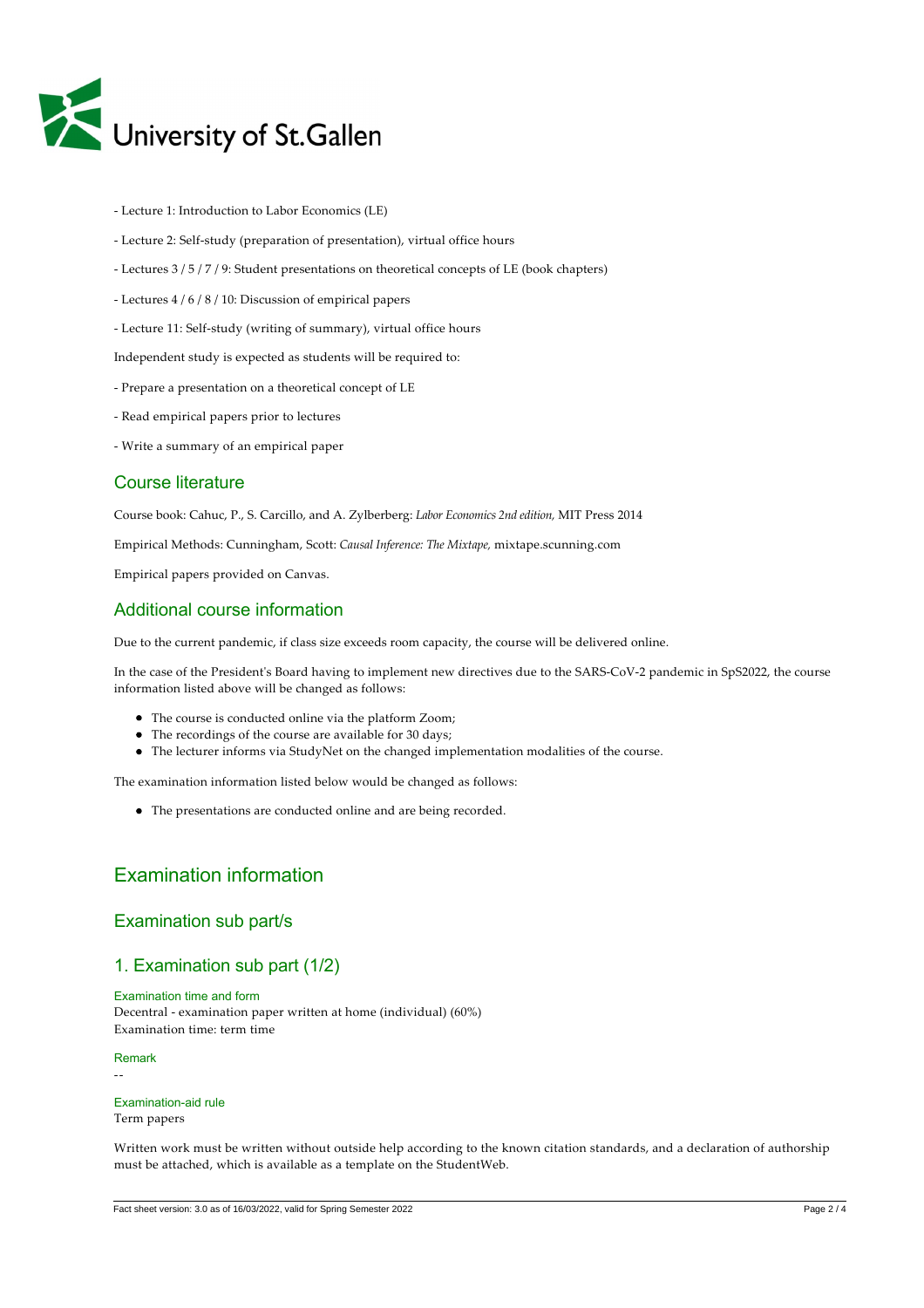

Documentation (quotations, bibliography, etc.) must be carried out universally and consistently according to the requirements of the chosen/specified citation standard such as e.g. APA or MLA.

The legal standard is recommended for legal work (cf. by way of example: FORSTMOSER, P., OGOREK R., SCHINDLER B., Juristisches Arbeiten: Eine Anleitung für Studierende (the latest edition in each case), or according to the recommendations of the Law School).

The reference sources of information (paraphrases, quotations, etc.) that has been taken over literally or in the sense of the original text must be integrated into the text in accordance with the requirements of the citation standard used. Informative and bibliographical notes must be included as footnotes (recommendations and standards e.g. in METZGER, C., Lern- und Arbeitsstrategien (latest edition)).

For all written work at the University of St.Gallen, the indication of page numbers is mandatory, regardless of the standard chosen. Where page numbers are missing in sources, the precise designation must be made differently: chapter or section title, section number, article, etc.

Supplementary aids

# Examination languages

‑‑

Question language: English Answer language: English

# 2. Examination sub part (2/2)

#### Examination time and form

Decentral ‑ Presentation (in groups ‑ all given the same grades) (40%) Examination time: term time

Remark Groups and topics are assigned randomly.

#### Examination-aid rule Presentations

In presentations, aids for visual presentation can be used. These aids can be specified or restricted by the lecturers.

Supplementary aids

‑‑

#### Examination languages Question language: English Answer language: English

### Examination content

Students are expected to make the following contributions:

1. They present the content of an assigned book chapter to their peers (40%). The presentation must be well understandable and be based on a set of slides.

2. They write a 3‑page summary of an empirical research paper (60%). The summary must present the research question, methodology, and main results and contain a critical discussion of the paper.

### Examination relevant literature

Course book: Cahuc, P., S. Carcillo, and A. Zylberberg: *Labor Economics 2nd edition*, MIT Press, 2014

Empirical papers provided on Canvas at the start of the course.